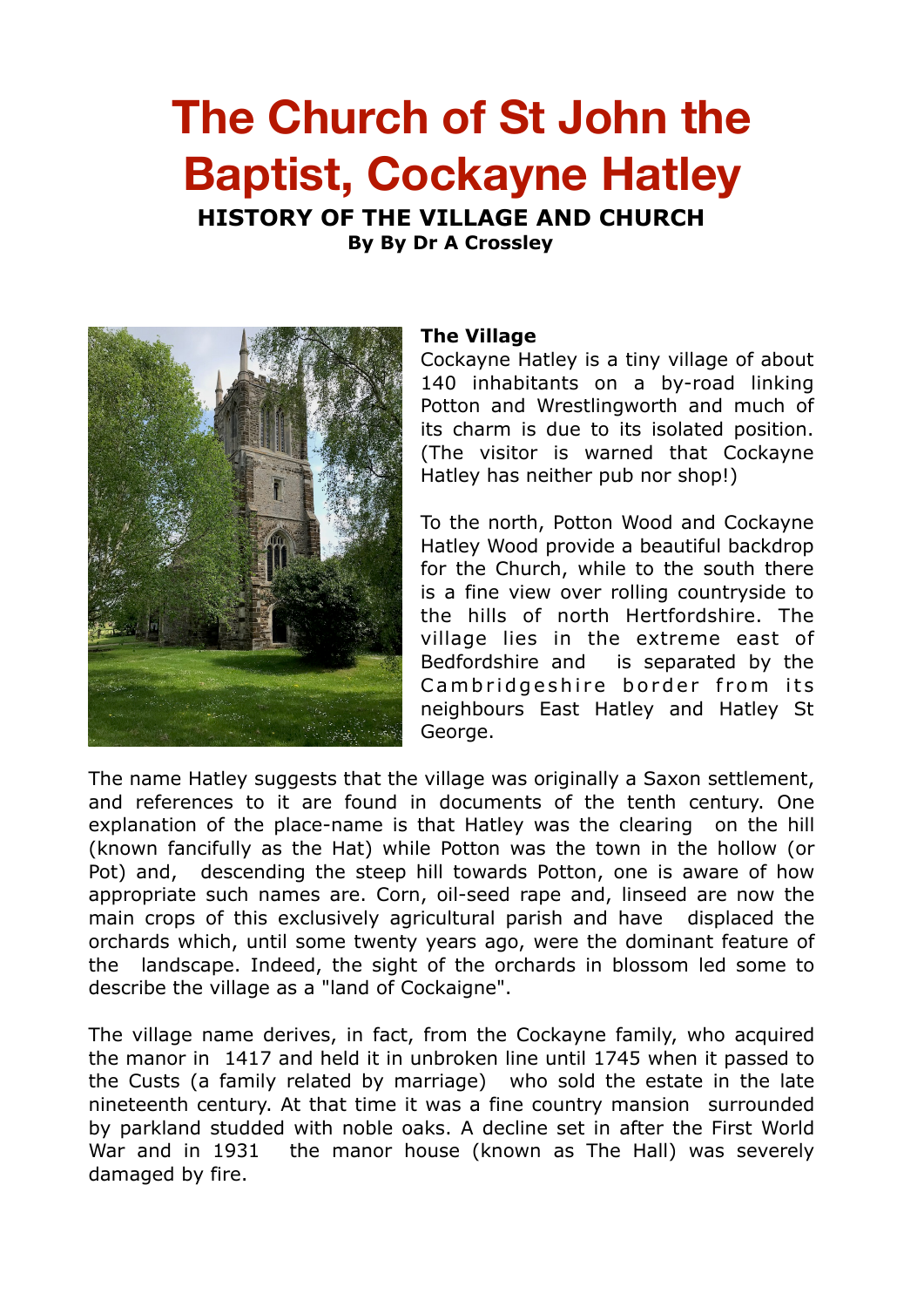Meanwhile, a remarkable enterprise had filled the parkland with old London buses which served as unconventional henhouses. This was succeeded by Coxes Orange Pippins Orchards, under whose auspices the greater part of the parish was given over to orchards. The land was purchased by the Cooperative Wholesale Society (CWS) in 1946, since when most of the houses on the estate have been sold to private owners. Most of the houses in the village line a winding road which now peters out into a farm track but which is a vestige of the former road system joining the village to Tadlow and East Hatley; some of the route can be followed by taking the Clopton Way footpath.

The oldest building in the village is a former farm house now known as **The Well House** and believed to date from 1707.

The Victorian age is represented in the solidity of the former Rectory, Village Farm, and some of the outlying houses. The house known as Orchard View was once a laundry which served The Hall, itself a largely Victorian building, much altered over the years.

The Hall and Church lie in fields somewhat away from the village and are approached by footpaths. The Church, which is dedicated to St John the Baptist, is the chief glory of the village and also the focus of the social life of the community: on occasions such as the Patronal Festival (24 June), the Harvest Festival and the Carol Service, flowers and decorations enhance its beauty.

## **The Building & Restoration of the Church of St John the Baptist**

The Church is first recorded as one of the fourteen churches that formed part of the original endowment of Newnham Priory, Bedford, founded in 1166. When Newnham Priory was dissolved the rectory became crown property but by 1595 had been transferred to the Lord of Cockayne Hatley manor.

The benefice, now in the gift of the Lord Chancellor, was linked with that of Potton in 1931.The Church consists of a chancel 19 ft 6 in by 16 ft 3 in, nave 36 ft by 18 ft, with north aisle 5 ft 9 in wide and south aisle 6 ft wide, and west tower 12 ft 8 in by 13 ft 4 in (all internal measurements). Owing to successive re-buildings, the plan is rather irregular, the chancel, nave and tower all being set at different angles, and only the tower being rectangular on plan.

The earliest part of the Church now existing is the north arcade of the nave, belonging to the latter part of' the thirteenth century, and the north aisle probably retains its thirteenth-century width. The Chancel seems to have been rebuilt in the early part of the fourteenth century. Later in that century a south aisle was added. The tower was built early in the fifteenth century.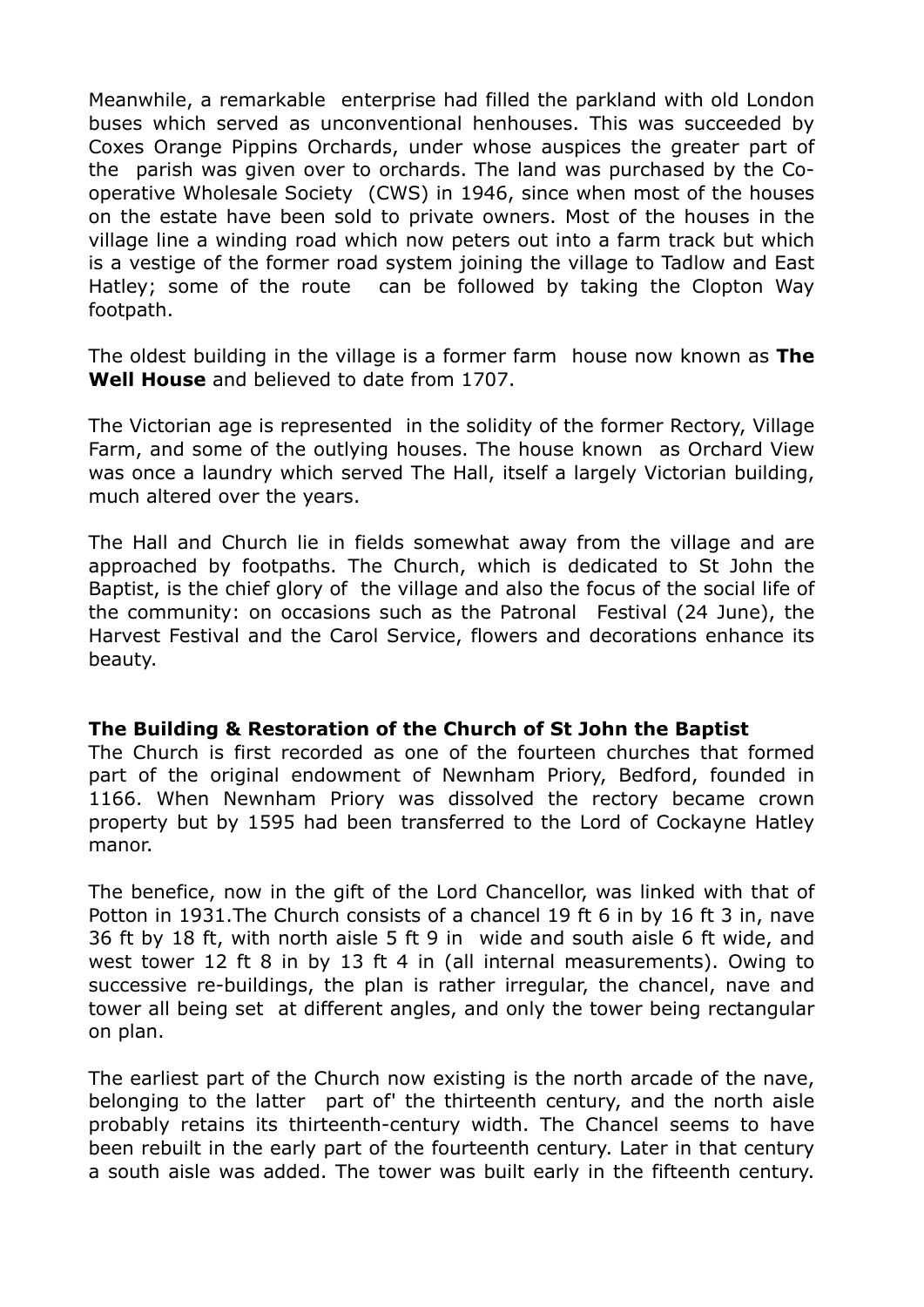Later in the fifteenth century the south aisle was lengthened eastward, and a south porch was added.

After the death of Samuel Cockayne in 1745 there was for many years no squire in residence and it was not surprising that Henry Cockayne Cust (who became both Squire and Rector in 1806) found that the Church had fallen into a "most lamentable state of neglect". The stone of the east window had crumbled away, and on Christmas Day 1806 snow fell through the roof on to the altar during the service. Henry Cockayne Cust undertook a major restoration, which was completed by 1830. The roof of the nave was taken down and repaired and replaced. The east wall of the chancel was taken down and the chancel shortened and re-roofed. The whole of the south aisle had to be rebuilt, using the old materials. The south porch was removed, and the entrances on the south side were stopped up. The present door on the north side was opened for the convenience of the residents of The Hall, and that under the west window (now disused) for the congregation. The ornamental stonework of the old south porch was re-used in the north doorway. However, the most remarkable change wrought by Cockayne Cust was to fill the Church with the beautiful Flemish woodwork; this is described in detail below. The work of restoration continues.

Since 1987 we have raised sufficient money to have carried out the following work: Restoration of the Tower; Restoration of the exterior stonework of the nave and chancel and north and south aisles; Cleaning and restoration of the fourteenth-century stained glass window and replacement of the stone mullions and tracery; Restoration and repair of the north aisle roof; and repair of the junction of the chancel and nave roofs. In recent years many of the windows, the monumental brasses and the woodwork have been restored; details are given in the text.

## **The Exterior**

The walls are made of rubble and sandstone, as is usual in the neighbourhood, and are surmounted by battlements. The nave is higher than the chancel, and at the point of junction of the two roofs a stone arch was erected for a sanctus bell at the time of the restoration, though no bell was ever installed. The tower is in four stages and rises to a height of sixty feet. The battlements were restored in the nineteenth century and enhanced by four handsome stone pinnacles twenty feet in height. The bell-openings are a pair of very long two-light openings on each side of the tower. There are two bells, made by Mears of London in 1828. The Nave and Tower The four arches which separate the nave from the aisles differ. The north side, in Early English style, has round pillars with strong and simple capitals, while the south side has octagonal pillars. The six windows in the clerestory, each with two cinquefoiled lights, date from the latter part of the fifteenth century but contain plain nineteenth century glass.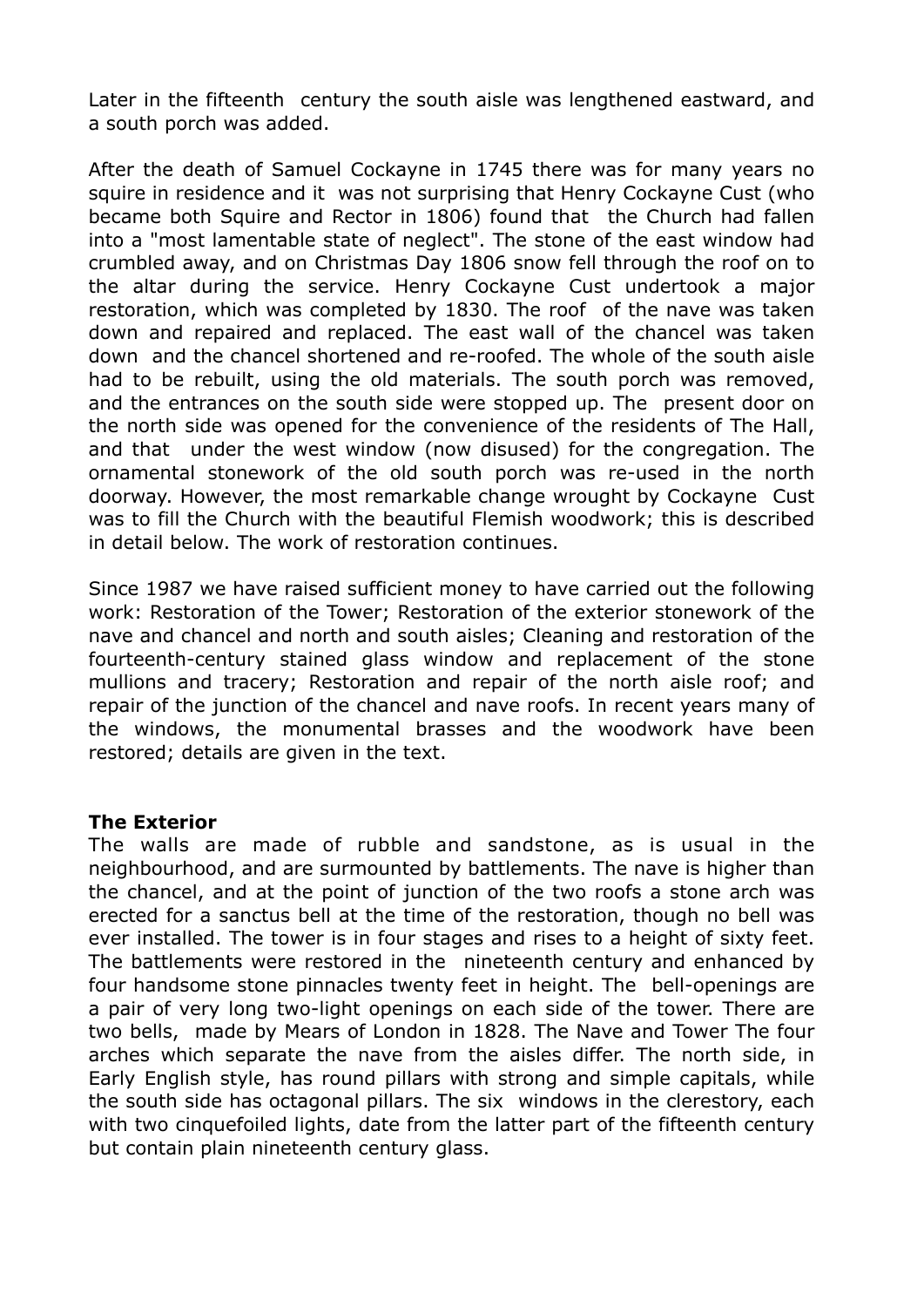The roof beams are supported, by ten angels holding shields with emblems of the Passion. Four of these, as well as the carved bosses in the ceiling of the tower, date from the fifteenth century and were obtained by Henry Cockayne Cust from a church in Biggleswade when a new roof was installed there; six others of slightly different design were made. In 1974 one of the angels was found to be riddled with death watch beetle and had to be replaced with a modern replica. In the centre of the oak beams are the initials of the restorer and the date of the restoration (1820). The very tall Perpendicular arch connecting the tower to the nave is a beautiful specimen of its age.

The large oaken folding doors at the base were obtained by Cockayne Cust from Louvain. The rail of the organ loft once formed part of the Communion rail at Malines. The organ pipes are painted and gilded in imitation of pipes once to be found in Kings College, Cambridge; however, they are only mock pipes, and there are no organ works.

The west window was constructed in about 1830 but some fifteenth-century glass was re-used. The centre light is occupied by a full-length figure of St Peter, copied from an ancient original. Beneath it are the armorial bearings of Cockayne Cust; the side lights are filled with various geometrical patterns. The window was restored in 1986 following storm damage. At the extreme west of the nave, by the north tower arch, there can be seen the indent of a cross, two shields and inscription; the brass has long been removed. The inscription refers to a lady of the de Brien family, lords of the manor in the early fourteenth century. Set in the wall above this is a piscina, which should properly be sited in the Chance]; it was moved to make room for the woodwork.

The font is octagonal. It was originally quite plain, but at the time of the restoration was decorated with quatrefoils to match the adjacent windows. It was placed in the traditional position close to the door, but this is less obvious now that the south door has been stopped up.

The stalls in the nave are arranged in collegiate style facing each other, except that the two western ones face the altar. (See description of the Chancel woodwork.)

On the floor of the nave are a number of brasses, monuments to members of the Cockayne family. There is some uncertainty about the identity and positioning of these brasses. At the west end of the nave (near the tower) is a brass to William Cockayne, who died in 1527, with his first wife Dorothy and his second wife Catherine; there is an inscription recording this. There are also two sets of children, five sons and five daughters, but it is thought that these may date from about 1430 and belong with the next brass in the nave. This is the brass of a man in armour of about 1430, once supposed to be Sir John Cockayne, Chief Baron of the Exchequer and the first of the family to own the estate; it is possibly in fact his brother. The brass of the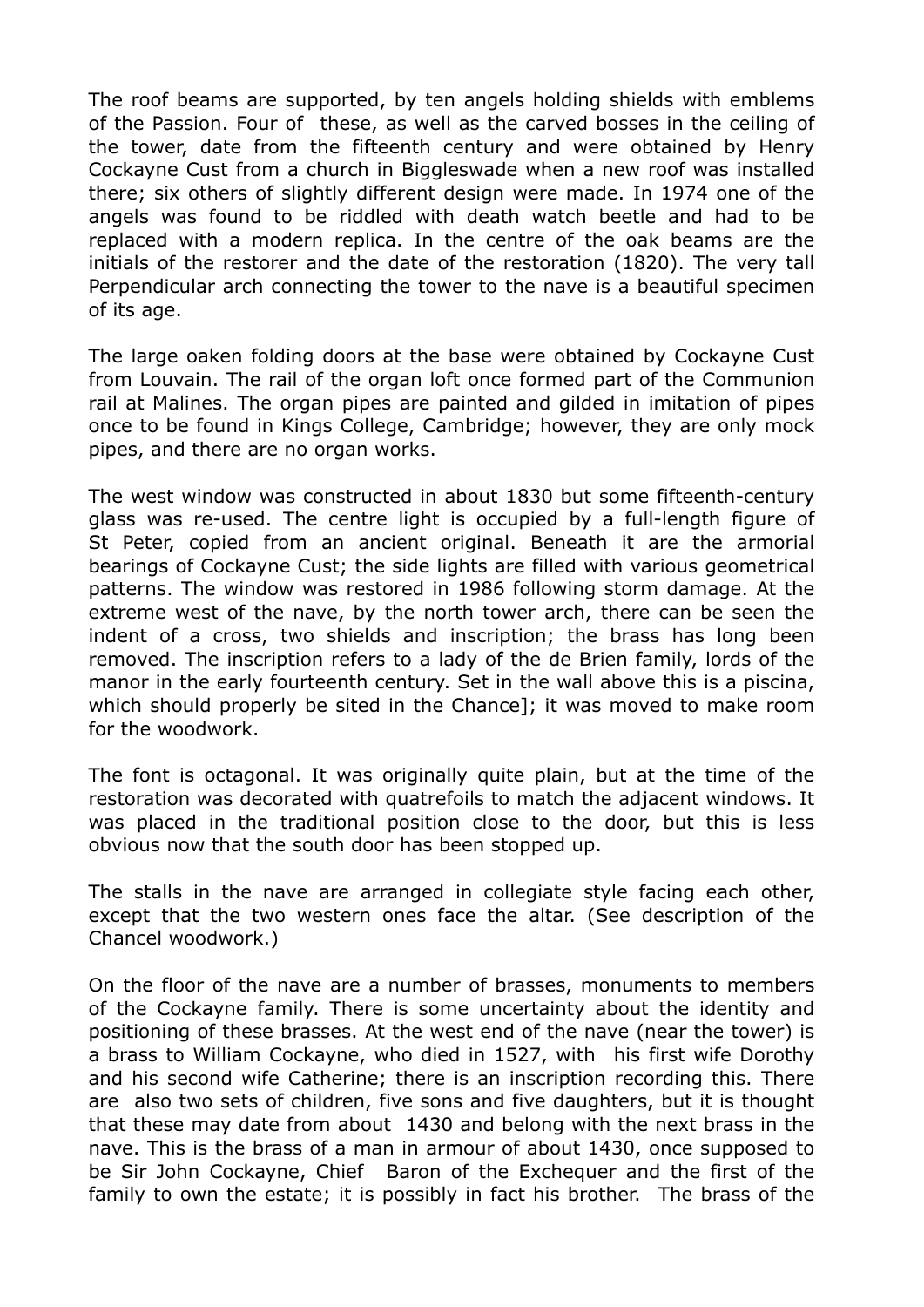lady beside him dates from about 1480 and may be that of the wife of a later John Cockayne who died in 1490. There is a Latin inscription which means "Whoever thou art who passeth over, stand, read carefully, weep". There are also brasses of children in this group. The three boys below the man date from about 1525 and may belong with the brass of William Cockayne; the two sons and one daughter (the upper part is lost) below the woman date from about 1480 and may have been her children. The brass to a man and his wife at the chancel end of the nave is to Edmond Cockayne, who died in 1515, and his wife Elizabeth; also represented are their twelve sons and four daughters, and the shield. Nearby, on the south side of the chancel arch, a plaque commemorates two men of the village who lost their fives in the Great War.

## **The Chancel**

The chancel was originally of greater length, with two windows on each side which did not correspond in design. This was shortened in the nineteenth century restoration, the eastern wall being set on a new foundation, with an entirely new window.

There are eight stalls, ending at the Communion rail, but the carved woodwork extends nearly the whole length of the chancel, and consists of sixteen carved medallions in oak, representing the busts of some of the most distinguished of the later saints and writers of the Roman Catholic Church. Each bust is surrounded by a wreath of foliage and fruits, in the style of the later renaissance, most elaborately carved; each compartment has a different design. Between each compartment are angels holding the instruments of the Passion. The remaining sixteen stalls were placed in the nave. The backs of the stalls are ornamented by different patterns inlaid in black wood. All the stalls have tip-up seats with misericords. This woodwork is unique of its kind in this country. It was bought by Cockayne Cust from a dealer in Charleroi and was long believed to come from the Abbey d'Aulne; it is now known to have come from the nearby Abbey of Oignies, ruined in the French invasion of Flanders. Its original date, 1689, together with the arms of the Abbey, is recorded on two of the stalls (the first to the right and left as you enter the chancel) and on the woodwork connecting the chancel with the nave is recorded the date of their re-erection in Cockayne Hatley, 1826, together with the arms of Cockayne Cust. The Communion rail was purchased from a church at Malines. It is about two feet high and consists of four oak compartments with carved representations typical of the Holy Sacrament. Infant forms are seen (left to right) obtaining water from the rock; harvesting, to symbolise the bread; gathering the grapes, to symbolise the wine; and gathering manna.

The chairs are facsimiles of the well-known Glastonbury chair, and were presented to the Church by the brother and sons of Cockayne Cust.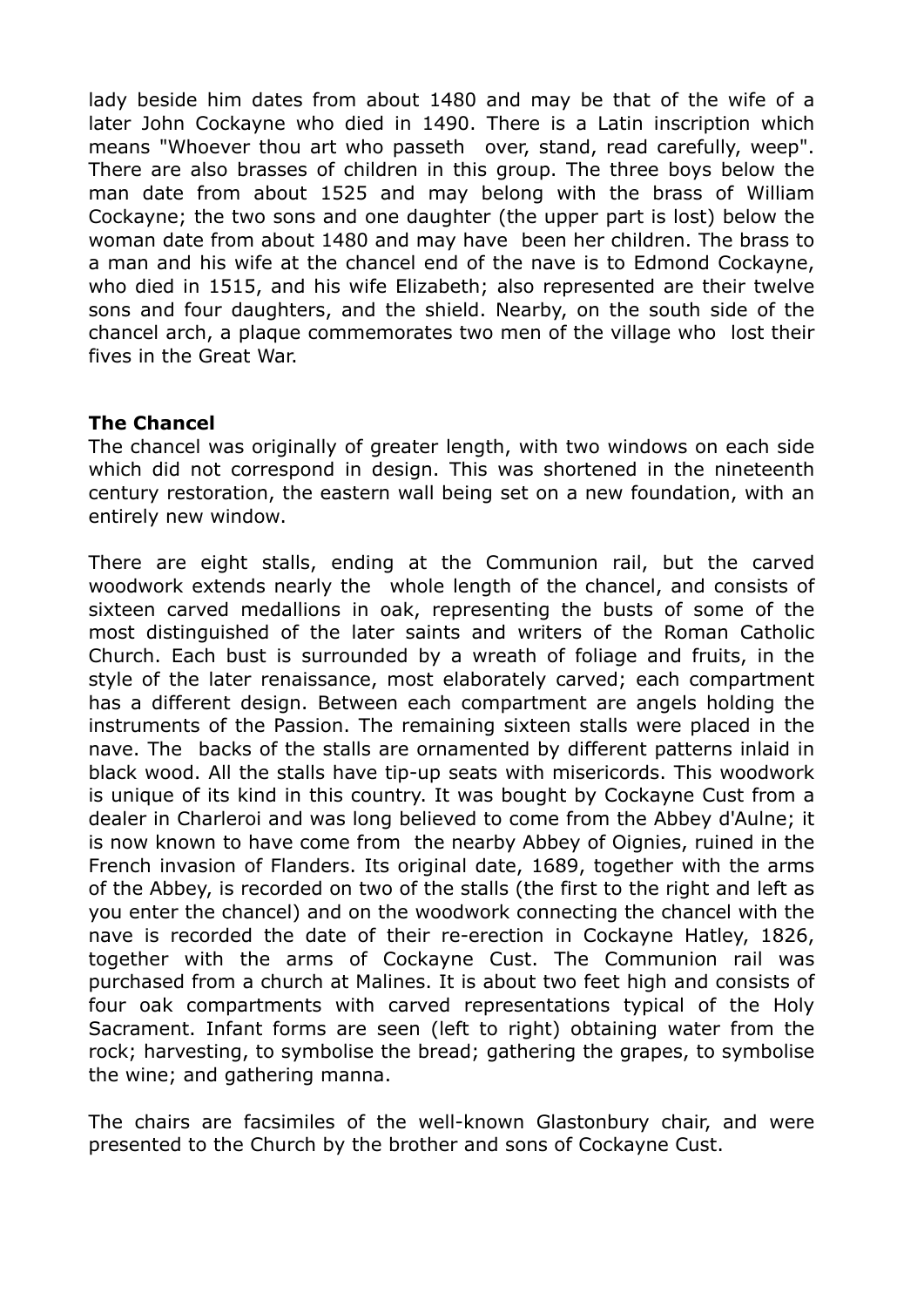Surrounding the window are woodwork tablets containing, in Old English letters on a gold background, the text of the ten Commandments, the Lord's Prayer and the Creed. Over the table are the words "The Law was given by Moses ... Grace and Truth come by Jesus Christ".

The Communion Table itself is in carved oak of Renaissance style, but, nothing is known of its history; it was purchased in London in the nineteenth century. Within the Communion rail are four slabs of blackstone, all.of the eighteenth century, to the memory of the last four members of the Cockayne family to be buried in the Church.

On the north wall is a memorial to Henry Cockayne Cust, who died in 1861; the text pays tribute to his work in restoring the Church.

The front of the lectern (to the left as you enter the chancel) is made from a panel With a figure of St Andrew. This was originally part of the sounding board of a pulpit in the Church, which came from the Church of St Andrew in Antwerp.

The pulpit itself is no longer in Cockayne Hatley, having been sold to Carlisle Cathedral for £500 in 1963. At the time of its removal, a large number of Flemish prayer-slips were discovered inside the pulpit: these were the petitions of the faithful of Antwerp. Facsimiles of some of these prayer slips are displayed in the Church. The Lectern Bible was presented to the Church in 1971, having come from the Chapel of Bishop's College, Cheshunt, of which the rector of the day, Canon PH Cecil, had formerly been the principal.

There are three windows in the chancel. The great east window was made in 1829 using some older glass. The three lights represent six moments in the life of Christ: the birth; dispute with the doctors; baptism; agony in the garden; crucifixion; and resurrection. In the upper compartments are allegorical representations of the four evangelists, and other devices; the highest compartment bears a shield with the emblems of the passion, and was obtained from a church in Kent. The window was restored in 1985. The two side windows in the chancel were made in 1839 and represent the armorial bearings of eight occupants of the estate: the four on the north side are of the Cockayne family and those on the south side, of the Cust family. These windows were restored in 1978. In the south wall of the chancel there is another similar window, now blocked up, and to the east of this is a small fourteenth-century priest's door, also blocked; both are visible from outside.

**The North Aisle**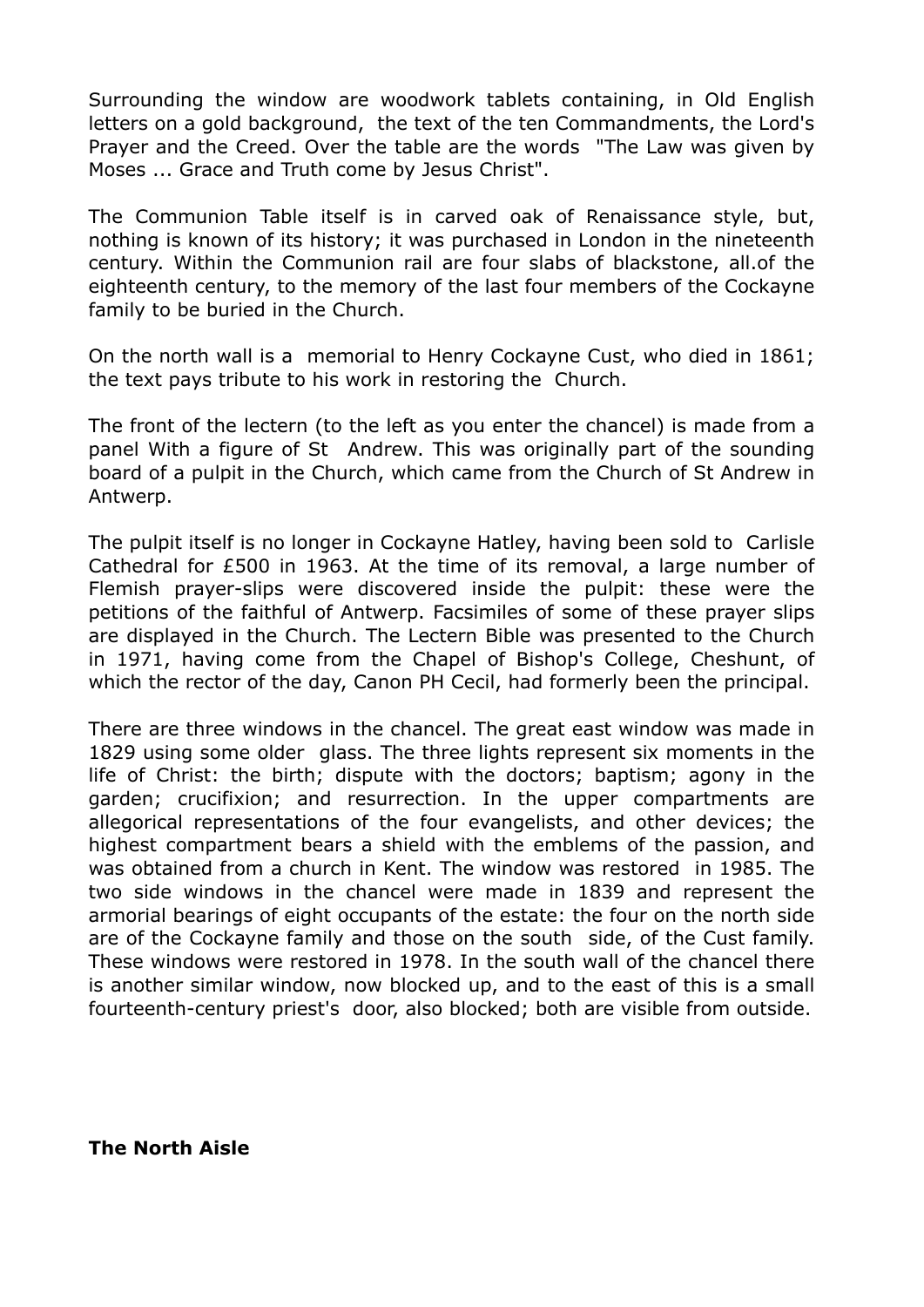The woodwork screen separating the family pew from the rest of the Church is from the Church of St Bavon at Ghent; it is thought that the lattice work was part of a confessional.

The Church's greatest treasure in stained glass is the thirteenth-century glass in the finely-detailed Perpendicular window at the east end of the north aisle. It represents the Saxon kings Oswald of Northumbria and Edward of East Anglia, and Saints Dunstan and Sebaldus. This glass was saved from destruction in a small parish in Yorkshire by Cockayne Cust. It was restored in 1968 and again in 1992, when the stonework was also rebuilt. The other windows in the aisles, with quatrefoil lights, are later than the clerestory windows, and contain nineteenth-century glass.

On the north wall are memorials to two daughters of Henry Cockayne Cust: the wording of the memorials is typical of Victorian sentiment. There is also in the north aisle a list of the rectors of the parish, which is here given its earlier name of Hatley Port as well as the modern name. The old name also derived from the family name of the lords of the manor: the de Port family, who owned the estate in the twelfth and thirteenth centuries. The name Hatley Port continued to be used long after the acquisition of the manor by Sir John Cockayne.

The north doorway has a pointed arch under a square head with traceried spandrels, and four-leaf flowers in the arch and jambs.

The north aisle roof had to be completely re-built in 1993 following the discovery that the roof timbers had rotted.

## **The South Aisle**

The south aisle is rich in monuments. A number of these are to another member of the Cust family, Robert Needham Cust, and his wives and family; there is a particularly impressive memorial to his wife Maria Adelaide. Other monuments represent more recent owners of the estate: F.G Lomax, squire in the early part of this century; and the son of J.A Whitehead, whose remarkable COPO enterprise filled the parish with the orchards for which it was once famous.

The most striking monument is the one opposite the north door. Sir Patrick Hume was Master of Hounds to James VI of Scotland and followed him into England when he became James I of England. He died in 1621 and his wife, formerly Elizabeth Cockayne, erected the monument. It comprises two kneeling figures with armorial decorations. The monument now blocks the south doorway; prior to the restoration, the monument was in the north aisle.

On the west wall of the south aisle is a monument to Judith Porteous. She was the daughter of Thomas Cockayne, of the Soham branch of the family,